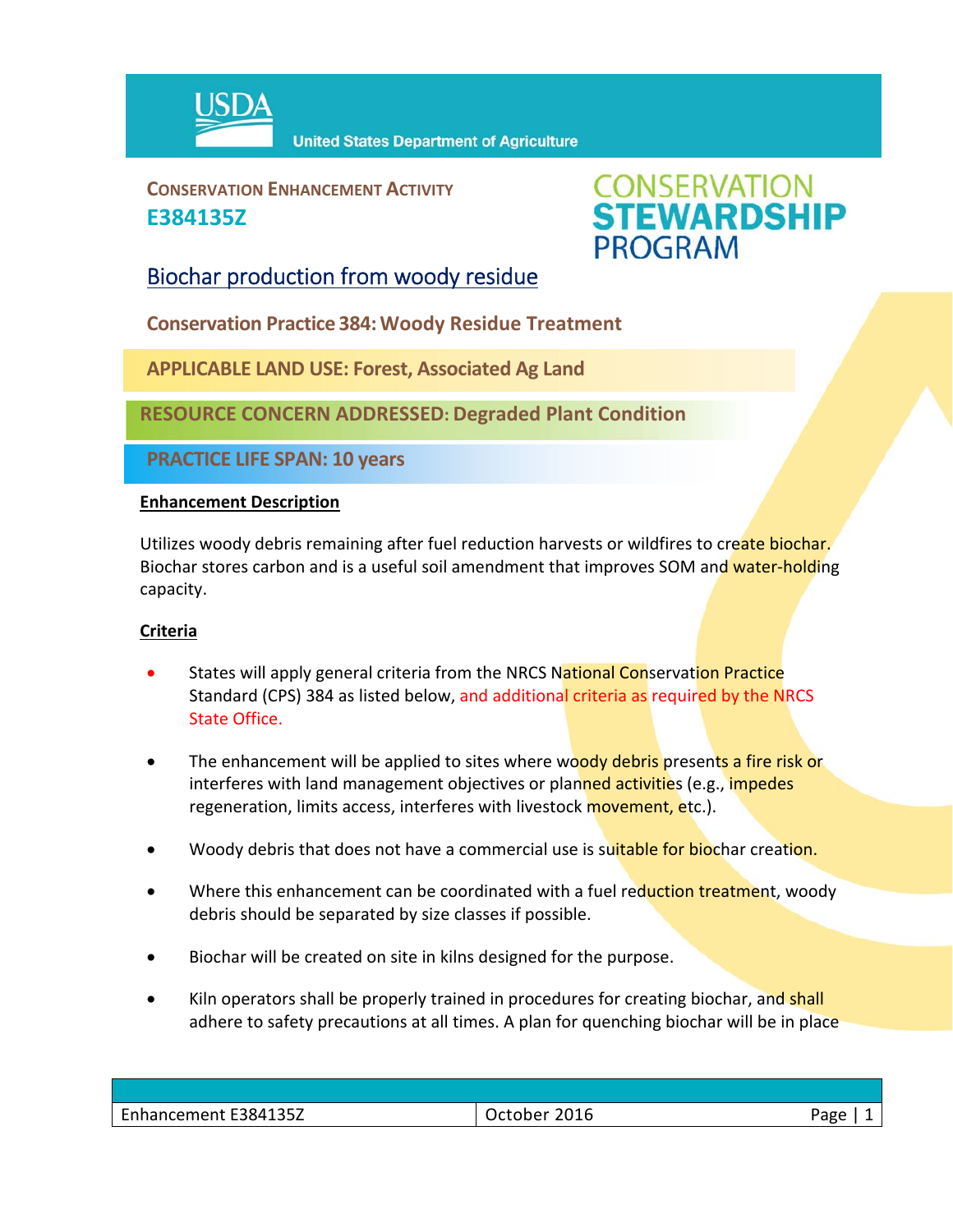

**United States Department of Agriculture** 

prior to lighting kilns, and the capability for quenching will be maintained during firing and while the char is cooling.

# **CONSERVATION<br>STEWARDSHIP PROGRAM**

- Biochar may be spread in the forest to enrich soils, or used elsewhere on the operation.
	- o Biochar may be spread in forests using equipment such as a bucket loader on a tractor, or a manure spreader. It is best to spread biochar just before the start of a moist season. Incorporate biochar into the forest floor or mix with an organic material (e.g., manure, compost, etc.) before spreading, where possible.
	- o If applying biochar to agricultural fields, apply in appropriate amounts based on soil analyses of the fields, and an analysis of typical biochar produced within the geographic area and forest type.
	- o Biochar may be used in manure treatment (e.g., to reduce odors in barns, as an amendment in manure composting, etc.).
- Care shall be taken to minimize impacts on residual plant communities during biochar creation.
- Timing of biochar creation shall coincide with periods of low fire risk.
- Any residual woody material left on the site after treatment will not present an unacceptable fire, safety, environmental, or pest hazard. Such remaining material will not interfere with the intended purpose or other planned management activities.
- The use of woody material to create biochar shall not be detrimental to the site. Soil and water resources will be protected during the activity. Adequate woody material will be left to maintain wildlife habitat. Activities will be consistent with established regulations and guidelines for Woody Biomass Retention and Harvesting, if available.
- Activities will be consistent with established regulations and guidelines for PM10 and PM2.5 emissions, ozone precursors (NOx and VOCs), as well as smoke and fugitive dust, and state and local permit requirements.
- Secure all necessary approvals and permits prior to conducting biochar creation. Burning permits may be required.

| Enhancement E384135Z | October 2016 | Aape |
|----------------------|--------------|------|
|                      |              |      |